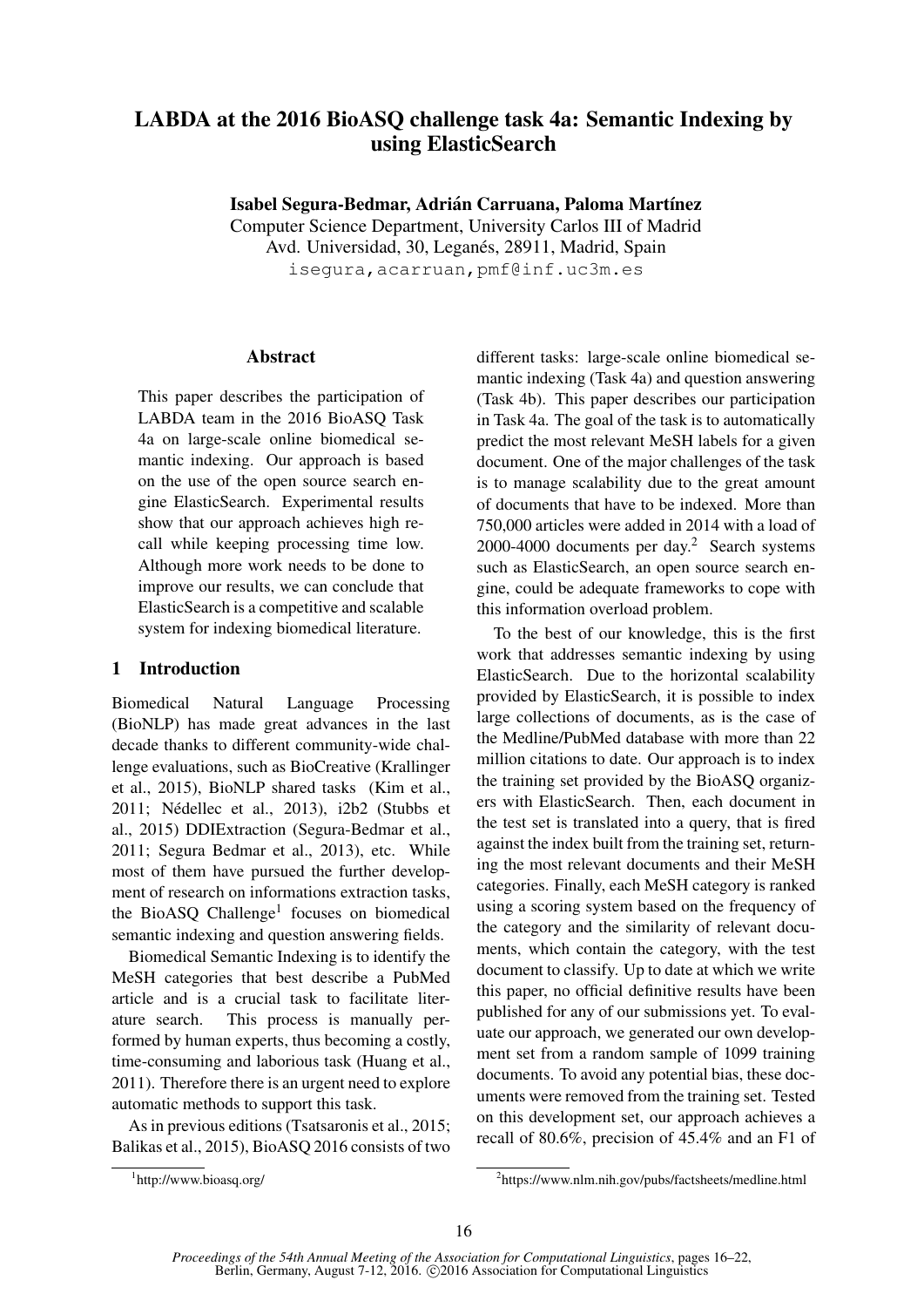56.3%. In comparison to the Medical Text Indexer (MTI) (Mork et al., 2013), which is considered the baseline system of the task, our system does not only provide an improvement of more than 1% in F1, but also has a much better time response (15 seconds per document) than the MTI system (30- 45 seconds per document).<sup>3</sup>

The rest of the paper is organized as follows: related work is presented in Section 2. Section 3 presents a description of our method and the datasets used in this study. Then, we report and discuss some preliminary results of our approach in section 4. Finally, section 5 presents conclusion and future work.

## 2 Related Work

Semantic indexing of MEDLINE articles is a manual laborious task which could be helped by information technology. The objective is to tag an article with a set of MeSH categories, hence it is a multilabel classification problem.

The main challenge of this shared task is to work with MeSH, a big hierarchy that includes a controlled vocabulary composed of 15 root concepts, such as organisms and diseases, with more than 25,000 categories. Most of works restrict the scope of MeSH hierarchy using only a particular branch in the MeSH tree (for instance Heart Diseases) (Ruiz and Srinivasan, 2002), or a subset of tags, generally those appearing in the training collection (Yepes et al., 2015).

Current state-of-the art includes approaches whose general architecture comprises two differentiated phases: a first phase that obtains an initial set of MeSH categories that could represent the document to classify and a second phase that rerank these categories to select the top K that better fit the input document. In both phases different document features can be used; the most frequent feature model is the so called bag-of-words (where words could follow a ngram model or be a word, phrase, concept, etc. storing a value that represents its presence frequency in the document or any other model such as TF\*IDF).

Doing a review of BioASQ previous editions (Partalas et al., 2013; Balikas et al., 2014; Balikas et al., 2015; Tsatsaronis et al., 2015), the main characteristics of participants systems are: approaches that use flat methods which consider each MeSH category independently of the others

or hierarchical methods that take into account the MeSH tree structure; the machine learning techniques used to select the initial set of MeSH labels (SVM, logistic regression, K nearest neighbor, etc.); the word model (unigram, bigram, trigram); if Natural Language Processing (NLP) tools are included to preprocess documents (POS taggers, chunkers, syntactic parser); if domain specific resources are used (for instance, UMLS ontology or WordNet lexical database); if the system is built over a search-based platform (such as Lucene); if curator annotation guidelines are considered and the processing and storage requirements both in the definition of models to multilabel training and classification process.

In 2013 edition, the best systems (depending on the batch) were the Medical Text Indexer (MTI) (Mork et al., 2013) with a micro F measure of 0.5481 and the system AUTH (Tsoumakas et al., 2013) with a micro F measure of 0.578. The MTI system, which is considered the baseline system of the task, is based on a combination of Metamap indexing and Pubmed related citations to recognize MeSH concepts that then are clustered and ranked. AUTH system preprocessed the articles using the Stanford parser and bigram frequencies were extracted. The meta-labeler tool (Tang et al., 2009), which is based on SVM binary classifiers trained for each label present in a subset of training collection, was used to rank the labels and a regression model is used to predict the K top labels.

In 2014 edition, several systems outperformed the MTI baseline system (micro F measure of 0.547), the system of NCBI (Mao et al., 2014), with a micro F measure of 0.605 and the Antinomyra system (Liu et al., 2014), with a micro F measure of 0.619. The NCBI system selected the relevant MeSH labels for a given article from its k-nearest neighbor documents. This set was also extended with the MeSH labels proposed by the MTI system. Then, a learning-to-rank algorithm was used to sort the MeSH labels based on the learned associations between the article text and each MeSH label. This system also used SVM binary classifiers (trained for each MeSH label in the training data) to predict the MeSH labels in the test data. The Antinomyra system followed a similar approach but instead of using SVM classifiers it used a logistic regression method.

<sup>3</sup> https://www.nlm.nih.gov/mesh/MeSHonDemand.html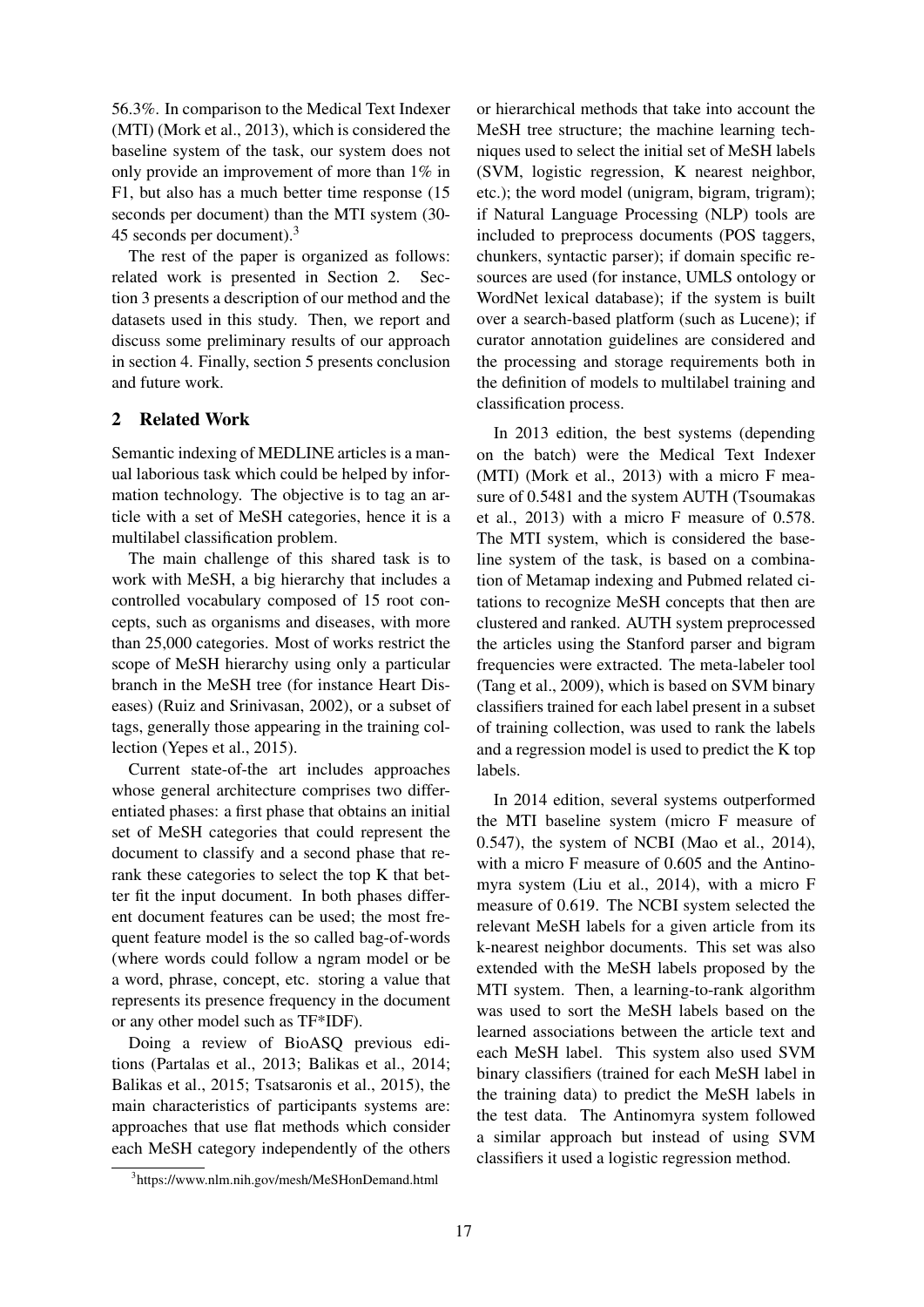The winner in BioASQ 2015 (Liu et al., 2015) used a learning to rank approach that returns an ordered list of MeSH categories for each instance using a combination of binary classifiers, similar articles to the article to annotate, pattern matching between MeSH categories and title of the article as well as the prediction of the MTI baseline system. This system achieved a micro F measure of 0.615.

Concerning the annotation guidelines followed by curators, some works such as (Mork et al., 2013) make use of MEDLINE annotation guidelines to postprocess the ranking of MeSH categories. The overview of BioASQ 2013 systems (Tsatsaronis et al., 2015) suggests that it is difficult to know the utility of the is-a relations in the MeSH hierarchy due to human curators do not seem to follow the annotation guidelines concerning the use of most specialized tag.

Out of the scope of BioASQ forum, the approach described in (Rak et al., 2007), was based on association rule mining from the OHSUMED corpus (Hersh et al., 1994), which contains approximately 340.000 articles from 1987 to 1991 (the rules are a kind of information retrieval techniques where a set of words determine the class of the document). A more recent work (Yepes et al., 2015) analyzed different representations of articles based on lexical, syntactic and semantic information. This system was tested over a collection of 143,853 citations and 63 selected MeSH categories (those with at least 1,500 citations indexed). Application of NLP features do not exhibit good performance although combination of all features performs better than individual sets. Participants in BioASQ such as (Ribadas et al., 2014) achieved poor results when NLP techniques are included.

# 3 Method

The goal of the task is to automatically predict the most relevant MeSH categories for each article in a test set. The predictions should be compared to MeSH categories proposed by human curators. This section describes the method and data used in this study.

# 3.1 Data

The training data for the BioASQ task 4.a consist of PubMed articles that were manually annotated with MeSH terms by human curators. In addition to the new 2016 training dataset, the training datasets of the previous BioASQ challenges

are available too. The main difference between those datasets is the version of the MeSH vocabulary that was used to annotate their articles. It should be noted that each year a new release of MeSH including updates of its structure (for example, 310 new MeSH Headings were added to MeSH in 2015) is published. Typically, articles are not re-indexed with the new MeSH terms.

The teams are permitted to use any resource to train their systems, however we only use the 2016 training dataset because the evaluation will be performed using the MeSH version 2016. There are two versions of the training data: (1) Training v.2016a with more than 12 million of documents, and (2) Training v.2016b with almost 5 million of documents from the pool of journals that the BioASQ organizers use to select the articles for the test data. This dataset was built using only journals with small average annotation periods. In both datasets, the average number of MeSH terms assigned to an article is 12-13.

In order for the teams to evaluate their systems, a new test set is available every Monday. Then, the teams can upload their results before the next 24 hours after the release. A total 15 test sets have been published, which are grouped in three different periods (batches). It should be noted that the articles used in the test datasets have not been annotated yet by human experts, and therefore, it is not possible to provide an immediate evaluation of the participant systems. This is an important inconvenience since there is no fast way to assess if a given technique or resource helps to improve the results. It should be very helpful having a development dataset. We built our own development dataset from a random sample of 1099 documents taken from the small training dataset (Training v.2016a). Thus, our development dataset only collects articles from the same set of journals used to build the test datasets of the task. As mentioned above, these articles were removed from our training set in order to avoid any potential bias.

# 3.2 ElasticSearch

Our approach relies on the assumption that similar documents should be classified by similar MeSH labels. While previous work has exploited a kNN approach in order to propose the MeSH labels of the relevant documents for a given query (test document), we propose to calculate document similarity by using ElasticSearch, an open source search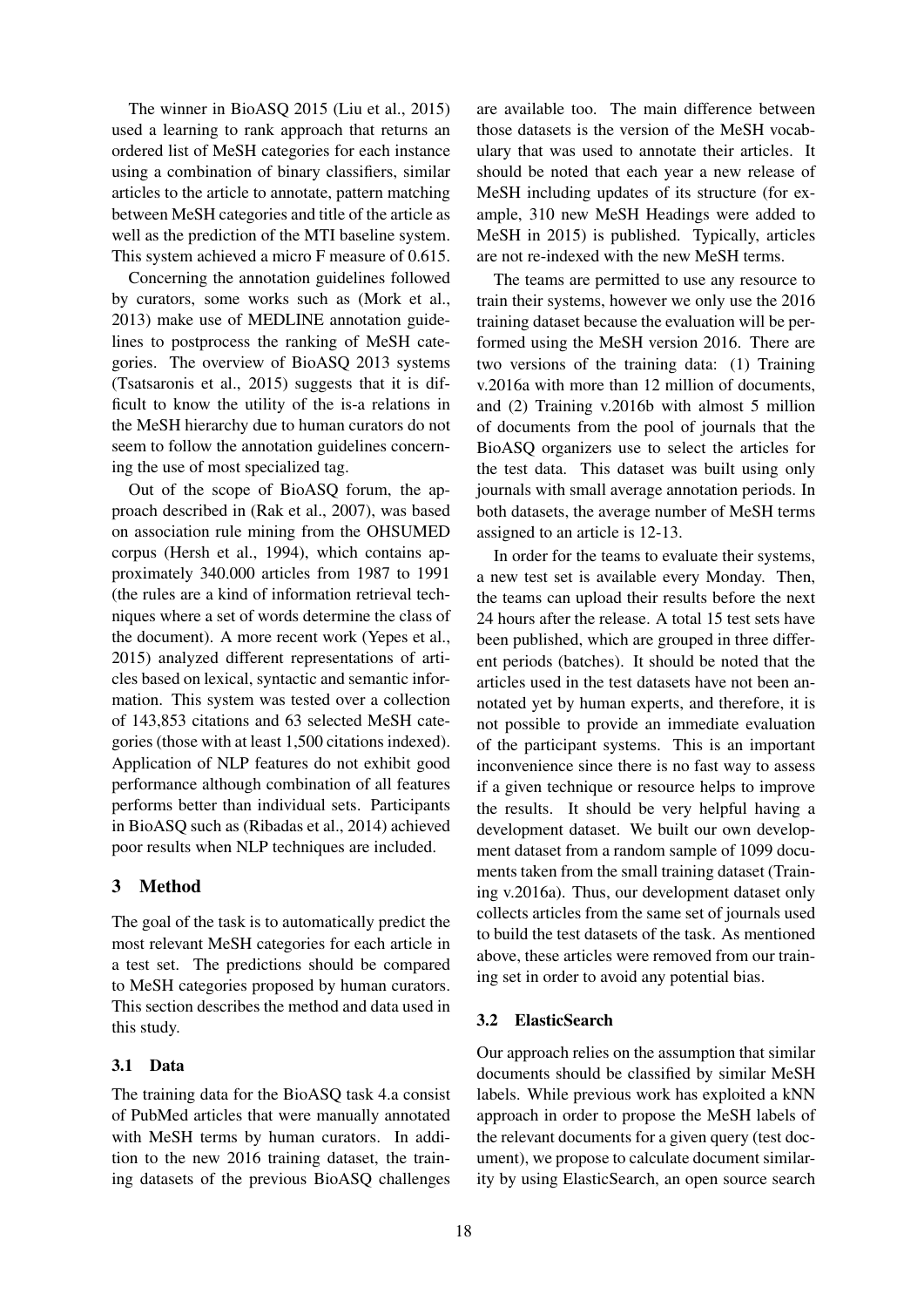engine. ElasticSearch provides horizontal scalability, that is, it is able to index large collections of documents. The main advantage of Elastic-Search is its capacity to create distributed systems by specifying only the configuration of the hierarchy of nodes. Then, ElasticSearch is self-managed to maintain better fault tolerance and load distribution. The core of ElasticSearch is Lucene,<sup>4</sup> a free, open-source and de-facto standard retrieval software library. Lucene is based on the well-known and commonly used vector space model for information retrieval. The efficiency of Lucene is due to it searches on index instead of searching the text directly.

Another important advantage of ElasticSearch is that it does not require very high computing power and a high storage capacity to index large collections. In this study, ElasticSearch (version 2.2) was installed on a server Ubuntu Server 14.0f4 with 24GB of RAM and 500GB of disk space. We create an index (that is like a database in a relational database) built from the training dataset. By default, each index in Elasticsearch is configured with five shards, lucene instances. One of the most important advantages of ElasticSearch is that the shards can be distributed amongst all nodes in the cluster, and can be moved from one node to another in the case of node failure. Each shard has a backup copy.

As it has already been mentioned before, our approach is to index the training dataset and represent each test document as a query. In particular, we define two different types of index, one using the large training dataset (Training v.2016a) and the second one using the small training set (Training v.2016b), that only contains articles from the journals used for testing. Both collections are indexed using bag-of-word model. To translate the test documents to the queries, each document is also represented as bag of words. Then, each query is fired against the index, returning the most relevant documents (relevance scoring is calculated using TF/IDF). Figure 1 shows the basic architecture of our system.

Finally, the MeSH categories from the relevant documents are collected. The simplest approach would be to return the whole set of MeSH labels for all retrieved documents. However, we define a metric to rank each MeSH category for a given test document based on the total number of occur-



Figure 1: Architecture of our system.

rences of the label in the whole index as well as the similarity of the relevant document containing this category with the test document (query). Our scoring system is based on the hypothesis that similar documents should have similar MeSH categories, and that the most used MeSH categories should achieve higher scores. The following formula describes this metric:

$$
score(l,q) = (tf(l) - R) \sum_{d:l \in d} score(d,q)
$$
 (1)

where  $tf(l)$  refers to the total number of occurrences of the label in the whole index, and R is a discrete parameter that indicates the minimum number (minus one) of times a label has to appear in the relevant documents in order to be considered as a candidate label for the test document. R takes only three values: 0, 1 and 2. Finally,  $score(d, q)$ represents the scoring of a document *d*, containing the MeSH label *l*, for a given query *q* (a test document).

While some documents present a large number of MeSH labels, others only contain a small set. In order to reduce this variability, the scoring for a label is normalized using the following equation:

$$
score(l,q)_n = (tf(l)-R)\sum_{d:l \in d} \frac{score(d,q)}{max_{a:l \in a} score(a,q)} \tag{2}
$$

Finally, we choose those MeSH categories with a score higher than a threshold (which was set empirically upon our development dataset). It should be noted that if the threshold is set to 0 then the whole set of MeSH categories for all retrieved documents is returned.

<sup>4</sup> https://lucene.apache.org/core/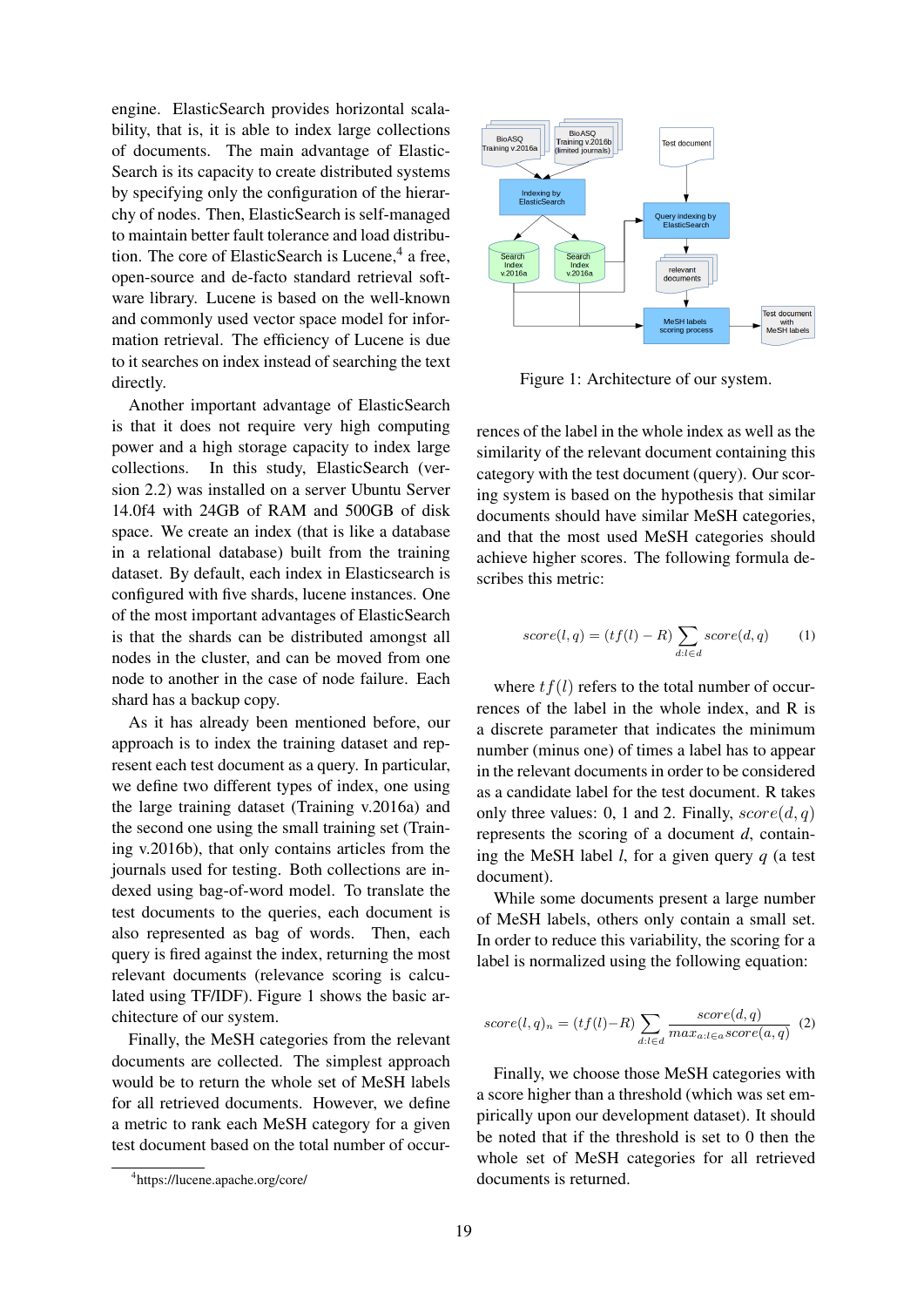#### 4 Experimental results

Task 4.a began on 8th of February, 2016, however we enrolled almost two months later. Our first submission was on the fourth week of the second batch (March 14-April 11). Unfortunately, there is no results for our systems at the time of writing this paper and we cannot offer any official definitive results. For this reason, we show the results of our settings on own development dataset.

The performance of the participating systems is evaluated using standard IR measures (e.g., precision, recall, accuracy), as well as hierarchical variants of them, such as Lowest Common Ancestor F-measure (LCA-F). The HEMKit tool<sup>5</sup> (Kosmopoulos et al., 2015) was used to evaluate our different settings on our development set.

We experimented with different settings such as the index used to retrieve the documents, the number of relevant documents (10, 20, 30 and 40), the option of including MeSH labels without repetitions, and the threshold to select the MeSH labels. We also provided baseline results based on the use of the MTI system (Mork et al., 2013). Table 1 shows the results. Our best result among all approaches is highlighted in bold. The different settings are described bellow:

- **MTI**: our baseline system using MTI.
- Elastic-2016V-X-R-T: V refers to the index used: a for the index built from the large training dataset (Training v.2016a) or b for index built from the small training dataset (Training v.2016b). X refers to the number of relevant documents retrieved by Elastic-Search. R is a discrete parameter that indicates the minimum number (minus one) of times a label has to appear in the relevant documents in order to be considered as a candidate label for the test document. R takes only three values: 0, 1 and 2. T refers to the minimum threshold in equation 2 for selecting the MeSH labels.

We experimented with different settings such as the index type, the number of relevant documents or the threshold used to select the MeSH categories. Results for some of these settings are shown in Table 1 (we do not show all results for lack of space). Experiments showed that the increase in the number of relevant documents achieved to improve precision and recall values. Finally, the number of documents was set to 30 because this value achieved the best results while keeping the processing time low (less than 15 seconds per document).

The simplest approach by using ElasticSearch (that is, returning the whole set of MeSH labels for all retrieved documents) provides a very high recall (93%) but with a very low precision (15-16%). We tried with different values for the threshold T (minimum score to select the MeSH categories) and decided that 1.5 was a good value balancing precision with recall as higher values returned.

Regardless of the other parameters, the index type, that is, the use of the large training dataset versus the small training dataset, does not seem to obtain a significant difference. The results obtained with the small index are slightly better than those obtained with the large index.

As could be expected, the fact of including the MeSH categories with frequencies lower than 2 achieves better recall value, but has worse precision. On the contrary, if we require that the MeSH category has to occur at least twice in the set of the relevant documents in order to be selected, the precision increases but the recall decreases.

When comparing the experimental results of the current study with those from the MTI baseline, we can observe that our approach outperforms this baseline at recall, but with a significant decrease in precision. Therefore, we need to further research for techniques to improve precision. On the other hand, it should be noted that our system based on ElasticSearch gives a much better time response than the MTI system.

Finally, we also combined the MTI baseline with our approach based on ElasticSearch by outputing all MeSH labels proposed by MTI as well as those proposed by ElasticSearch. In this case, the best value for the threshold T was 3. This setting provided the best results (see two last rows in Table 1).

Table 2 shows our results on a very small sample (302 articles) from the test batch 3-week 5, and thereby, no conclusion can be drawn yet. The setting used for this submission was only based on providing the labels from the top 30 articles retrieved by ElasticSearch from the small index (Training v.2016b). This set was also extended with the MeSH labels proposed by MTI.

<sup>5</sup> http://nlp.cs.aueb.gr/software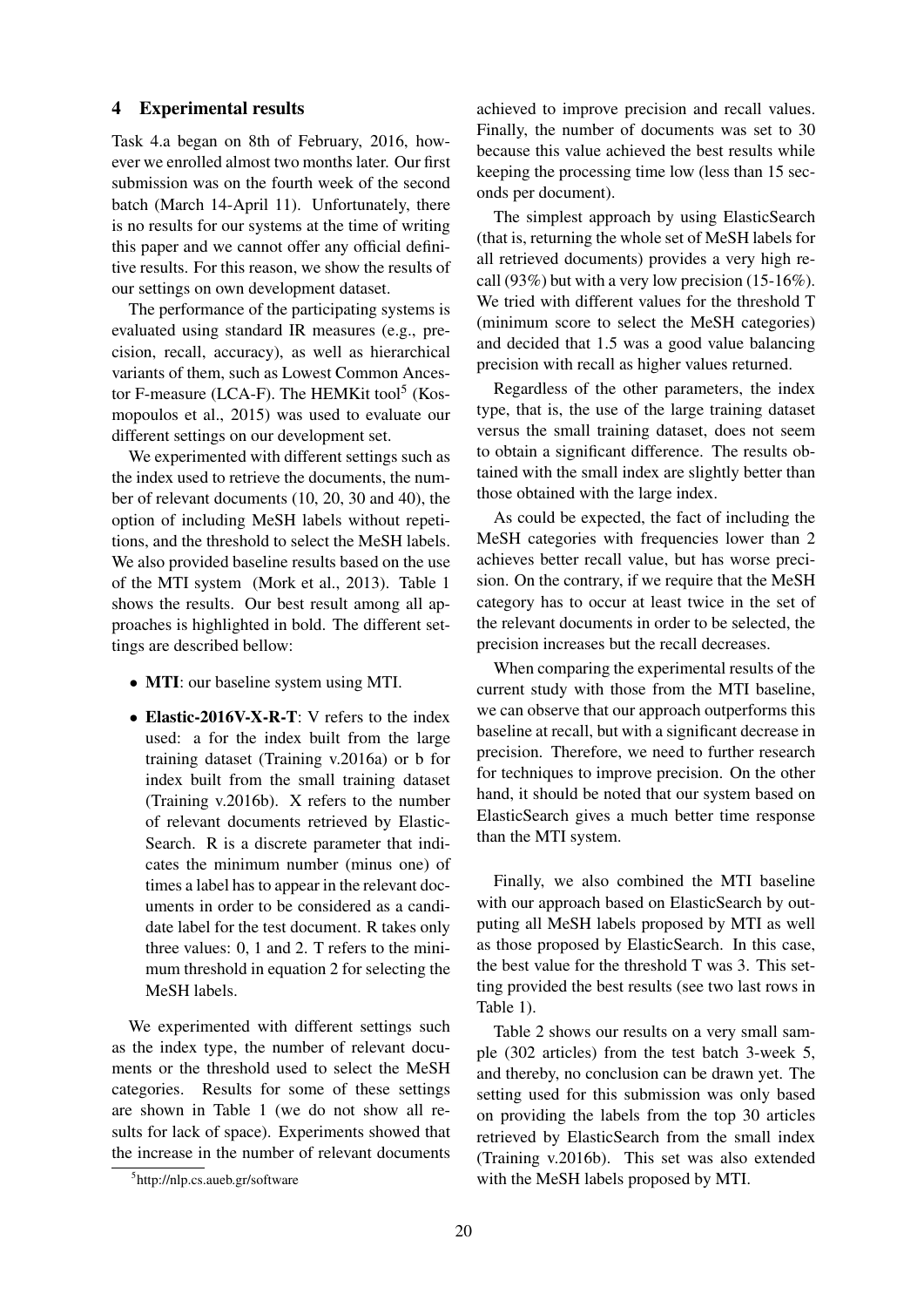| <b>Systems</b>               | F      | R      | P      | LCA-F  | LCA-R  | LCA-P  |
|------------------------------|--------|--------|--------|--------|--------|--------|
| <b>MTI</b>                   | 0.7065 | 0.6741 | 0.6881 | 0.4165 | 0.4217 | 0.454  |
| Elastic-2016a-30-0-0         | 0.2734 | 0.9394 | 0.1647 | 0.2004 | 0.6792 | 0.1206 |
| Elastic-2016b-30-0-0         | 0.2626 | 0.9364 | 0.1571 | 0.1933 | 0.6752 | 0.1156 |
| Elastic-2016a-30-1-1.5       | 0.5150 | 0.8303 | 0.3926 | 0.3345 | 0.5589 | 0.2510 |
| Elastic-2016b-30-1-1.5       | 0.5188 | 0.8474 | 0.3925 | 0.3377 | 0.5717 | 0.2519 |
| Elastic-2016a-30-2-1.5       | 0.5592 | 0.7944 | 0.4537 | 0.3580 | 0.5282 | 0.2861 |
| Elastic-2016b-30-2-1.5       | 0.5632 | 0.8066 | 0.4543 | 0.3625 | 0.5364 | 0.2889 |
| $MTI + Elastic-2016a-30-2-3$ | 0.6266 | 0.8168 | 0.5330 | 0.4034 | 0.5420 | 0.3396 |
| $MTI + Elastic-2016b-30-2-3$ | 0.6207 | 0.8039 | 0.5297 | 0.3982 | 0.5345 | 0.3357 |

Table 1: Experimental results on our development dataset.

| <b>Systems</b>                                                         |  | R |                                                   | LCA-F LCA-P LCA-R |  |
|------------------------------------------------------------------------|--|---|---------------------------------------------------|-------------------|--|
| - MTI                                                                  |  |   | $\vert$ 0.6373 0.6650 0.6674 0.3949 0.4085 0.4168 |                   |  |
| MTI + Elastic-2016b-30-2-3   0.4408 0.3295 0.6910 0.3890 0.4774 0.7928 |  |   |                                                   |                   |  |

Table 2: Experimental results on the test batch 3, week 5 (Annotated articles:302/3130).

#### 5 Conclusions

Several works have already applied a k-Nearest-Neighbors (kNN) approach for semantic indexing (Névéol et al., 2007; Mao et al., 2014; Dramé et al., 2014). This approach relies on the assumption that similar documents should be classified by similar MeSH labels. We make the same assumption, but our work is the first that explores the document similarity using ElasticSerach instead of kNN. Our approach achieves similar results to those reported in previous editions of BioASQ, while keeping the processing time much lower than that reported by the MTI baseline (30-45 seconds per document). Our approach yields high recall  $(80-84\%)$ , but with a low precision  $(45-53\%)$ . Therefore, we plan to study alternatives that aim to improve precision. As future steps, we also plan to determine semantic similarity between documents using word embeddings (Mikolov et al., 2013), instead of the well-known and commonly used vector space model for information retrieval.

## Acknowledgments

This work was supported by eGovernAbility-Access project (TIN2014-52665-C2-2-R).

#### References

George Balikas, Ioannis Partalas, Axel-Cyrille Ngonga Ngomo, Anastasia Krithara, Eric Gaussier, and Georgios Paliouras. 2014. Results of the BioASQ tasks of the Question Answering Lab at CLEF 2014. In *Proceedings of CLEF 2014*.

- Georgios Balikas, Aris Kosmopoulos, Anastasia Krithara, Georgios Paliouras, and Ioannis Kakadiaris. 2015. Results of the BioASQ tasks of the Question Answering Lab at CLEF 2015. In *Proceedings of CLEF 2015*.
- Khadim Dramé, Fleur Mougin, and Gayo Diallo. 2014. A k-nearest neighbor based method for improving large scale biomedical document indexing. In *Proceedings of the 6th International Symposium on Semantic Mining in Biomedicine (SMBM)*, pages 19– 26.
- William Hersh, Chris Buckley, TJ Leone, and David Hickam. 1994. OHSUMED: An interactive retrieval evaluation and new large test collection for research. In *Proceedings of SIGIR94*, pages 192– 201.
- Minlie Huang, Aurélie Névéol, and Zhiyong Lu. 2011. Recommending MeSH terms for annotating biomedical articles. *Journal of the American Medical Informatics Association*, 18(5):660–667.
- Jin-Dong Kim, Sampo Pyysalo, Tomoko Ohta, Robert Bossy, Ngan Nguyen, and Jun'ichi Tsujii. 2011. Overview of BioNLP shared task 2011. In *Proceedings of the BioNLP Shared Task 2011 Workshop*, pages 1–6.
- Aris Kosmopoulos, Ioannis Partalas, Eric Gaussier, Georgios Paliouras, and Ion Androutsopoulos. 2015. Evaluation measures for hierarchical classification: a unified view and novel approaches. *Data Mining and Knowledge Discovery*, 29(3):820–865.
- Martin Krallinger, Obdulia Rabal, Florian Leitner, Miguel Vazquez, David Salgado, Zhiyong Lu,